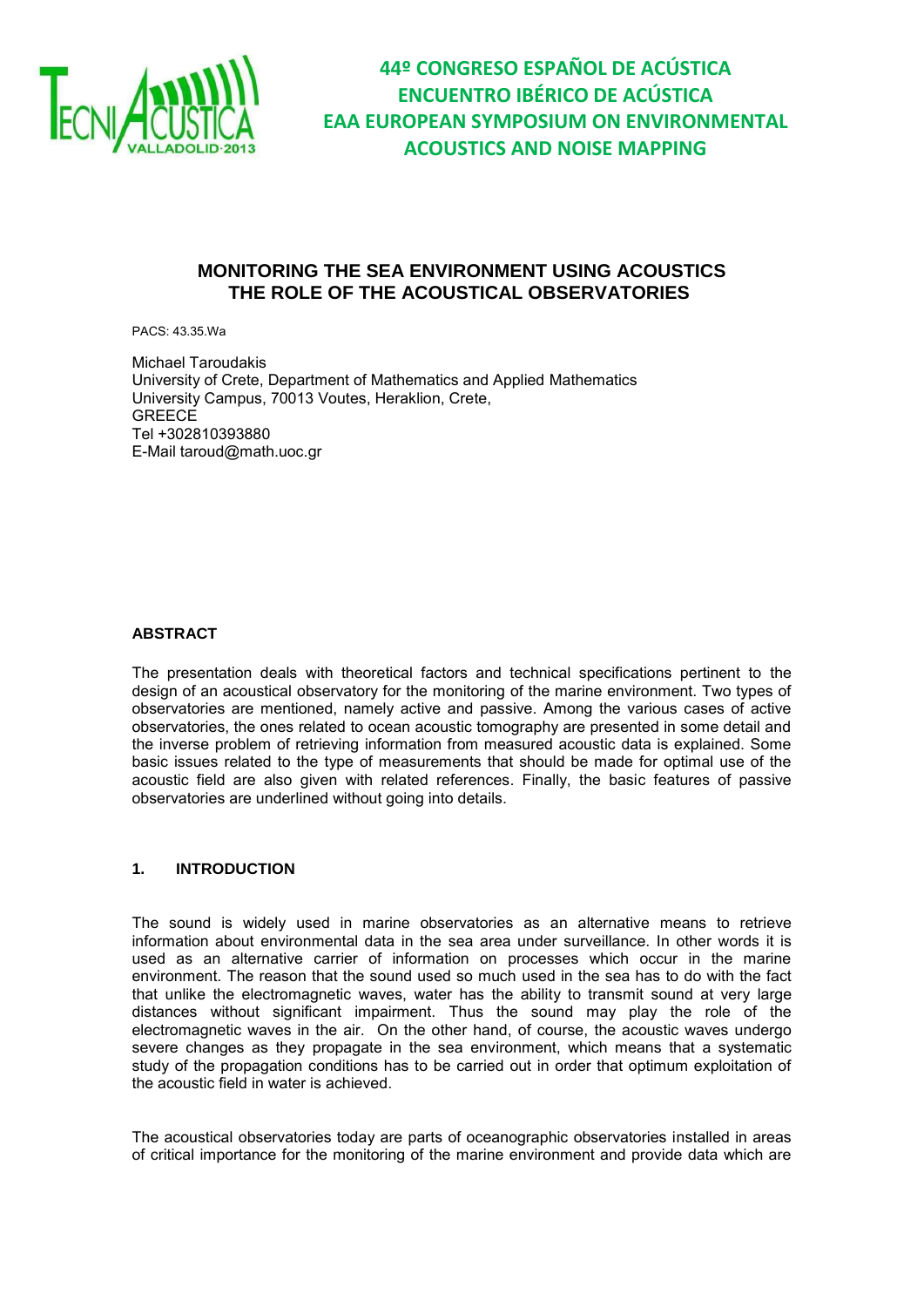

used supplementary to information retrieved by traditional measurements for a complete assessment of the environment.

The purpose of this presentation is to underline the main specifications of the acoustical observatories in connection with the basics of the mathematical techniques which are necessary in order to exploit the information obtained at the acoustic field. Main emphasis will be given to active acoustical observatories, for which the presence of a specific acoustic source is needed, but the main concepts behind the design and development of a passive acoustic observatory will also be given.

#### **2. INVERSE PROBLEMS OF UNDERWATER ACOUSTICS**

Inverse problems in underwater acoustics have recently drawn the attention of the scientists working on underwater technology, due to importance of the acoustic waves as carriers of information concerning environmental and operational parameters in the marine environment including acoustic characteristics of acoustic sources from where they originate but also concerning the structure of the objects located in water or buried in the seabed. They can also give information about the geological characterization of the marine sediments. The recovery of these parameters using measurements of the acoustic field is the main goal of the inverse problems in underwater acoustics. Consequently, the inverse problems are at the core of the acoustic methods for the monitoring of the marine environment and are formulated according to the specific technology adopted in the marine observation.

In accordance with the classification proposed by Collins and Kuperman [1], inverse problems in underwater acoustic fall into two main categories:

- Remote sensing of the marine environment and
- Localization.

In the first category fall those problems for the estimation of the structure of the water column (acoustic tomography) but also of the basic parameters of the sea floor, while the second category includes problems of source or target identification as well as tracking of the location of a sound source. Remote sensing is implemented by both passive and active observatories, as it will be explained later, whereas localization is mainly achieved in passive mode

Conceptually, the formulation of the inverse problems is relatively simple. We begin by considering the functional relationship between measurements (data)  $d$  and retrievable parameters  $m$  of the form

$$
f(m,d) = 0 \tag{1.1}
$$

where  $m$  and  $d$  are functions of the space and/or time. The relationship is dictated by the specific model describing the acoustic propagation in the environment under consideration and of course the type of data and the parameters. The model is formulated as a boundary value problem with its main core being the acoustic equation. For typical applications of acoustical oceanography, retrievable parameters are the sound speed profile in the water columns and the sediments, the density and location of interfaces of the sediment layers, the attenuation coefficients and if an elastic bottom is considered, the shear speed in the sea-bed layers. The relationship between water temperature (which is the main parameter of the oceanographic models) and sound speed, is obtained by means of empirical relationships. Additional useful parameters retrievable by acoustic means are the current velocities. With respect to the measured data, there are several possibilities according to the type of the signal and its exploitable features. See Table I for more information. Almost all the inverse problems in underwater acoustics are formulated as discrete problems after appropriate discretization in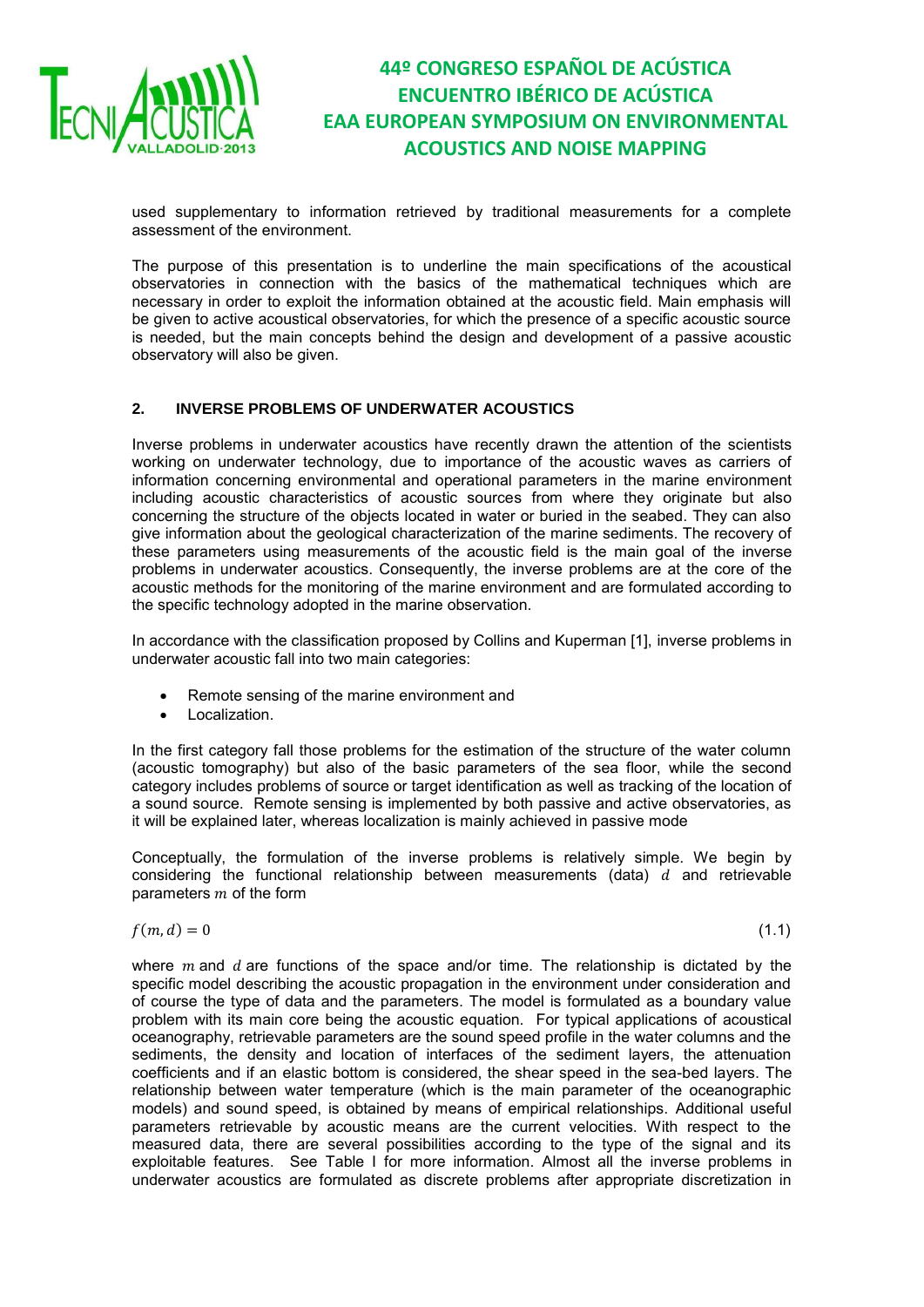

space, while time is in general excluded as independent variable, as the inverse problem is solved for stationary values in specific time intervals. Thus, data and parameters are represented by vectors:

$$
\mathbf{m} = [m_1, m_2, \dots, m_M] \tag{1.2a}
$$

$$
\mathbf{d} = [d_1, d_2, \dots, d_N] \tag{1.2b}
$$

And the vector  $m$  is retrieved by using a non-linear vector equation of the general form

$$
f(m, d) = 0 \tag{1.3}
$$

The function *f* is generally complicated and not subject to linearization. Consequently, the problem is nonlinear and very difficult to solve. Moreover is in general ill-posed. A great amount of literature is devoted to the study and application of optimization algorithms that lead to the most likely solution of the inverse problem in a deterministic sense, while there are methods treating the inverse problem in a stochastic sense as well. We will not expand more on the details of the problems and their solutions for which there is an extensive bibliography (see for instance [2]. Whatever the method for the solution of the mathematical problem is adopted, a data assimilation procedure is in general required to map the parameters retrieved by means of the inverse problem to the parameters which are used by the oceanographers to assess the dynamics of the marine environment, when the main goal is the monitoring of the environment. On the other hand, Geographical Information Systems (GIS) and appropriate imaging algorithms are also needed in order that a clear view of the environment is obtained. It should however be underlined that whatever the application is, it is important to collect data in the most appropriate way so that the inverse problem expressed by equation (1.3) can be reliably solved.

#### **3. OCEAN ACOUSTIC TOMOGRAPHY**

Ocean Acoustic Tomography was introduced by Munk and Wunsch in 1979 [3] following an observation in the 1970s' that about 99% of the kinetic energy of ocean circulation is associated with oceanographic features of medium-scale, which are phenomena that are studied in lengths of up to 100 kilometers. Monitoring the changes of medium to larger scales can therefore lead to useful conclusions about the earth dynamics and to the study of climate change at a global scale. Acoustic tomography was the basic concept upon which the first marine observatories were created.

The term "tomography" was well known in medical and seismic applications and reflects the fact that the carrier of information on a specific medium penetrates the area under investigation. The processing method is based on the definition of several slices (τομές – tomes in the Greek language) on which an inverse problem is solved. The integration of the solutions obtained in each one of the slices provides the "image" required by the specific application.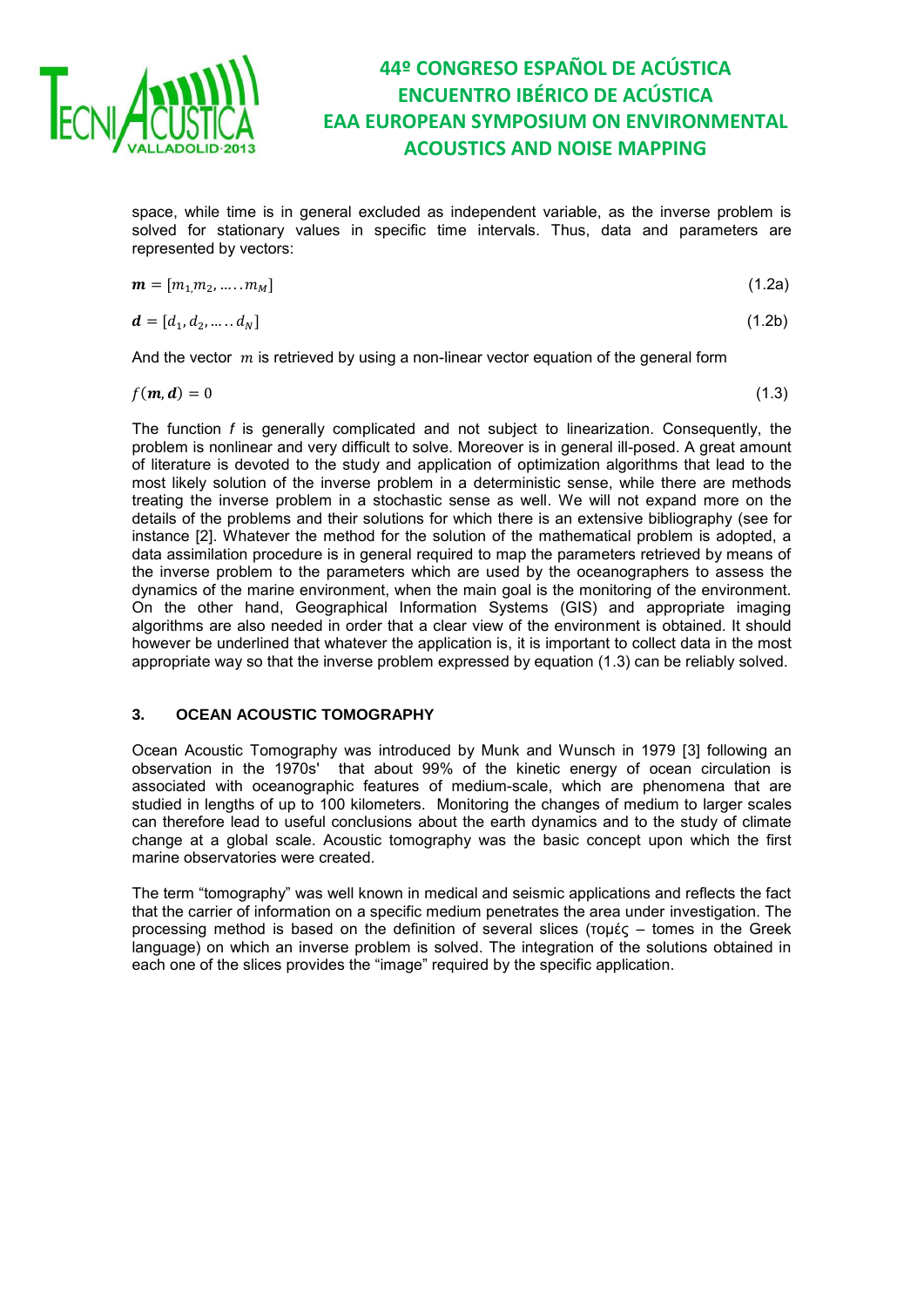



Figure 3.1. Schematic layout of an observatory related to ocean acoustic tomography



Figure 3.2 A vertical slice defined by a pair of transceivers in observatories for ocean acoustic tomography. Simplified version with horizontal plane water-bottom interface.

Figure 3.1 describes the typical layout of an acoustical observatory for ocean acoustic tomography. The green oval points represent anchored moorings housing sources and receivers. Each pair of moorings define a vertical slice of the acoustic environment as in Figure 3.2 which shows a single source and a vertical array of hydrophones at range *R* from the source which are the main elements of a tomographic pair.

The source emits signals (short pulses) at regular intervals. The power transmitted is of low intensity so that no problems are created to marine cetaceans. Moreover, they are of low central frequency to achieve maximum propagation range. If the moorings are autonomous, appropriate power ensures the continuous (up to a certain time period) transmission of the signals, while power is also needed at the recording devices connected to the receiving hydrophones. If sources and receivers are close to the shore, cabled installations are possible in which case the power requirement is limited. However, for operational reasons the tomographic observatories may be located at remote areas and therefore the power consideration is an important issue. The signals received at the hydrophones can be transmitted to a shore base station either by cable (cabled observatories) or by radio link or they can be kept at an appropriate storage device for future exploitation. In the last case no real time monitoring is possible.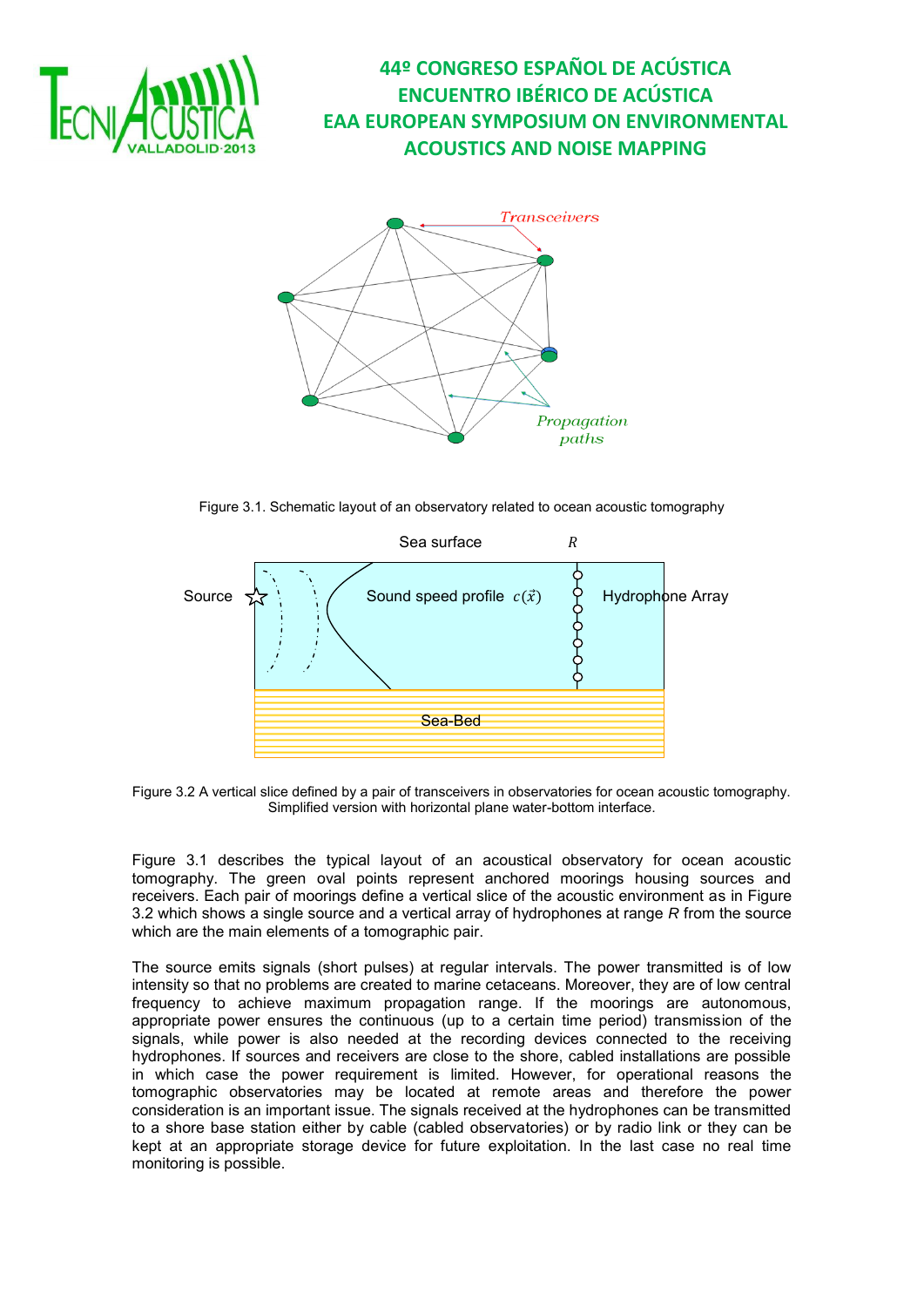

| <b>Number of</b><br><b>Hydrophones</b> | <b>Observables</b>                               | <b>Signal processing required</b> |
|----------------------------------------|--------------------------------------------------|-----------------------------------|
| Single Hydrophone                      | Arrival times of acoustic rays [3]               | Ray identification                |
|                                        | Arrival times of modes [4]                       | Mode identification [11]          |
|                                        | Statistical characteristics of the<br>signal [5] | Fourier or Wavelet transform.     |
|                                        | Dispersion curves [6]                            | Fourier or Wavelet transform      |
| Hydrophone arrays                      | Modal phase [7,8]                                | Mode filtering [12]               |
|                                        | Full-Field [9,10]                                | Fourier transform                 |

Table I Observables for Ocean Acoustic Tomography



Figure 3.3 An optimum configuration of moorings for ocean acoustic tomography observatories.

As regards the exploitation of the acoustic signals received at the hydrophones, several possibilities exist. Table I summarizes the most important cases and the signal pre-processing required in order that the appropriate observables which are associated with the data (equations 1.1-1.3) are obtained. Some typical references for each case are mentioned

Finally, figure 3.3 presents the mooring configuration at the vertical slice for optimum exploitation of the acoustic measurements in a reciprocal way. In simple cases a single source and a single receiver can be used under restrictions with respect to the full exploitation of the acoustic field.

### **4. PASSIVE OBSERVATORIES**

Passive acoustic monitoring of the marine environment can also give important information about the marine environment with proper exploitation (after processing) of the measured sound field. In this respect, the ambient noise of the marine environment is not entirely unwanted, but it may be proven as a very useful source of information and data provider for the inverse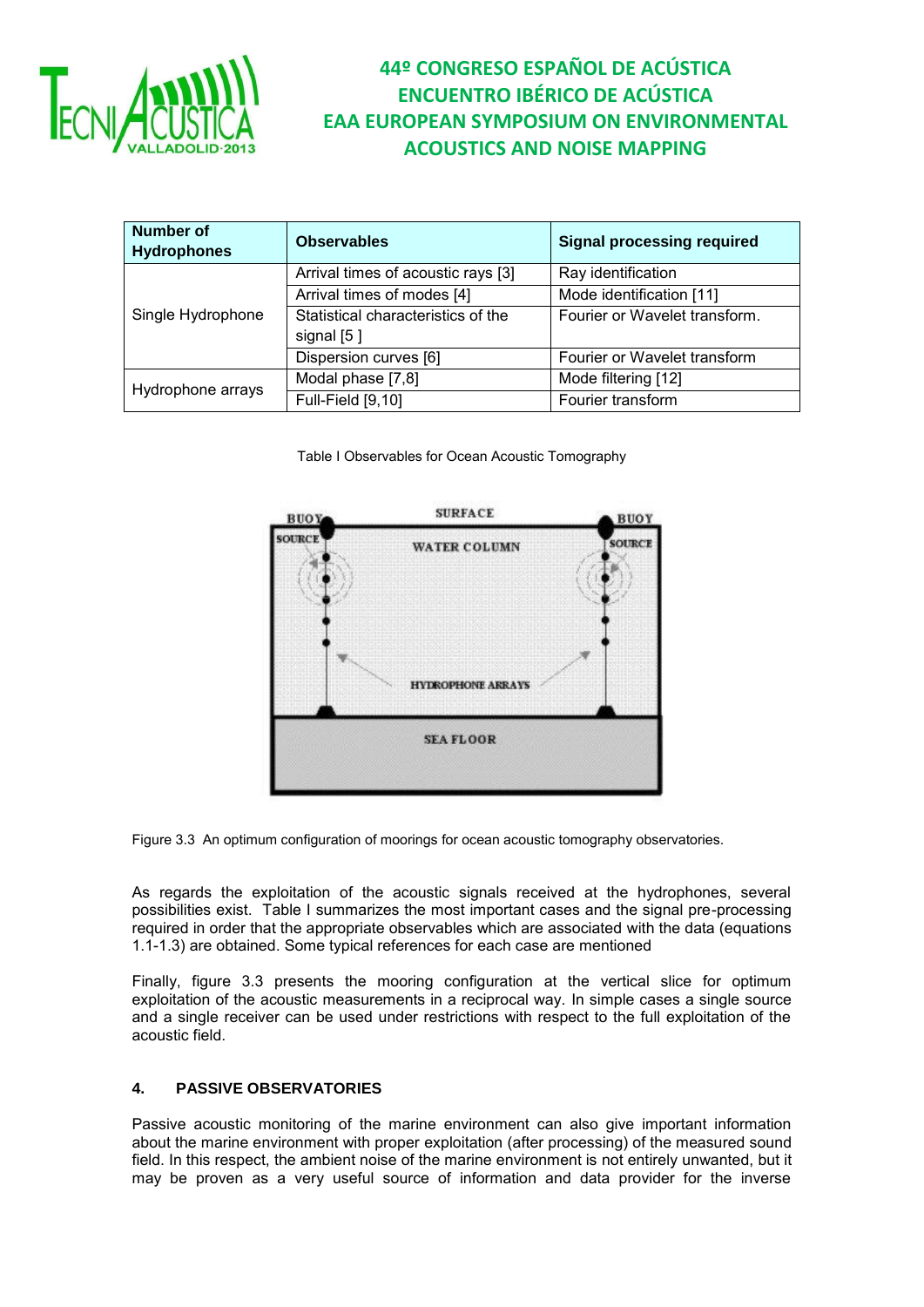

problems [13]. The noise of the marine environment can be considered as natural or as anthropogenic, depending on its source.

As natural sources of noise production in the marine environment we can consider:

- the breaking of the surface (gravity) waves
- the rain
- the earthquakes
- biological noises ( for instance marine mammals)
- breaking of the ice (in the Arctic regions).

As anthropogenic causes we can consider:

- the navigation (traffic noise),
- the activity at offshore facilities.

For the implementation of a passive observatory, no specific sources are needed. In this respect, the passive observatory can be viewed as of "green technology" and "biologically friendly". With respect to the case of active observatories, the processing of the signals and the inversion methods are different. For instance, in passive listening mode it is frequently necessary that the model relying measurements and parameters should not include precise information on the source (as it is actually unknown) but should exploit the correlation of recordings from different hydrophones in the array of hydrophones. This is due to the fact that the environmental parameters for any source define the vertical and horizontal structure of the acoustic field. Also by appropriate beam-forming it is possible to exploit the directionality of the acoustic field measured at a vertical hydrophone. On the other hand in some other cases (e.g monitoring of the earthquake activity in a region, or identifying the type of a specific marine mammal) the type of source is of primary importance and the signal processing leading to the source classification should be carried out accordingly. In this respect, passive observatories are extremely useful in marine bioacoustics and for the monitoring of the geological processes.

#### **5. TECHNOLOGICAL CONSIDERATIONS**

Following the presentation above, we underline the main components of an acoustical observatory which consist of the following elements:

- Emission, reception and recording of the acoustic signal
- Signal transmission to the processing station
- Signal processing
- Information visualization and decision-making unit connection

Each one of these elements should be designed and treated in a different way. In the following we underline the basic specifications for each one of them Q

5.1 Acoustic Signals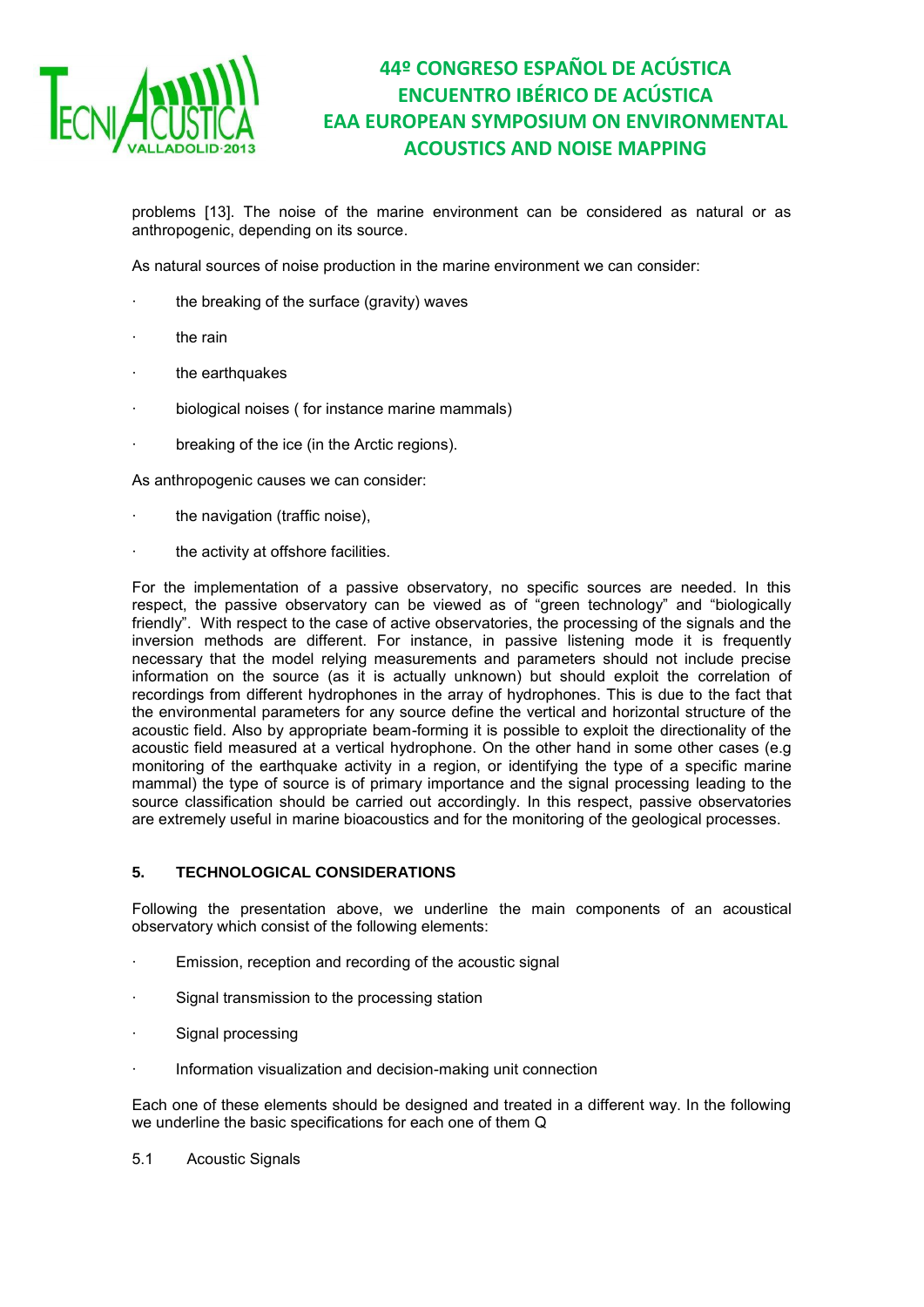

In the case of active observatories, the signals are acoustic pulses of low power and low frequency. Typically the tomographic signals may have central frequencies of as low as 150 Hz and in general narrow bandwidth, with highest frequency not to exceed 1 KHz. The exact source excitation function of the pulse may be programmed, in which case optimum signals may be generated and transmitted. In general, low frequency sources are heavy, big in dimensions and expensive but are able to generate signals to be transmitted at very long distances without severe loss. For applications of ocean acoustic tomography, in medium or small areas, less expensive sources of higher frequency may be used. On the other hand, for non-stationary (mobile) observatories, one can use very cheap sources (e.g light bulbes that explode at a certain depth in the water column [14]) which provide the appropriate bandwidth for the exploitation of the acoustic field. The acoustic sources should be omnidirectional for a full exploitation of the existing forward propagating models which are formulated for point harmonic sources, without additional processing. For passive observatories no specific sources are installed.

The receiving devices are hydrophones with appropriate response bandwidth. For the case of active observatories, the bandwidth should be tuned to the specifications of the signals emitted by the source. Thus, relatively narrow response bandwidth is adequate to record the essential part of the tomographic signal. In the case of passive observatories, a broader bandwidth should be ensured in order that signals from all possible sources including signals from marine mammals which emit signals in the ultrasound region are recorded.

#### 5.2 Signal Transmission to the Processing Station

As already mentioned the acoustical observatories may be autonomous or cabled. For autonomous observatories, especially when they are remotely located, it is generally necessary that a storage device is ensured for the recordings of the acoustic field. If no real-time transmission of the data is necessary, the retrieval of the acoustic data is done on regular intervals using oceanographic vessels. For real time transmission of data, radio link to a shore station or to a satellite is the appropriate means, although there is in general the risk of the destruction of the antenna, when the observatory is unsupervised. Recently the idea of underwater transmission of the data using acoustic link with the help of appropriate modems has drawn the attention of the scientists. This type of transmission has been studied experimentally and it is still at the stage of further development.

For cabled observatories, the transmission and also the power consumption is ensured by cable. In any case, an appropriate coding and compression of the data to be transmitted, has to be designed so the transmission of the data is ensured by the most efficient way.

#### $5.3$ Signal Processing

The signal processing task is very important as it will exploit the information on the acoustic field obtained at the shore stations. After decoding, the acoustic signals should undergo the appropriate processing in order that the observables (as mentioned in Table I) are defined. The next step is related to the inverse problem itself and has to do with the inversion of equation 1.3 for the estimation of the model parameters. This modulus is open for further research as the goal of the acoustical oceanographers is to develop inversion schemes that could make optimal use of the data and obtain parameter estimations with narrow confidence limits.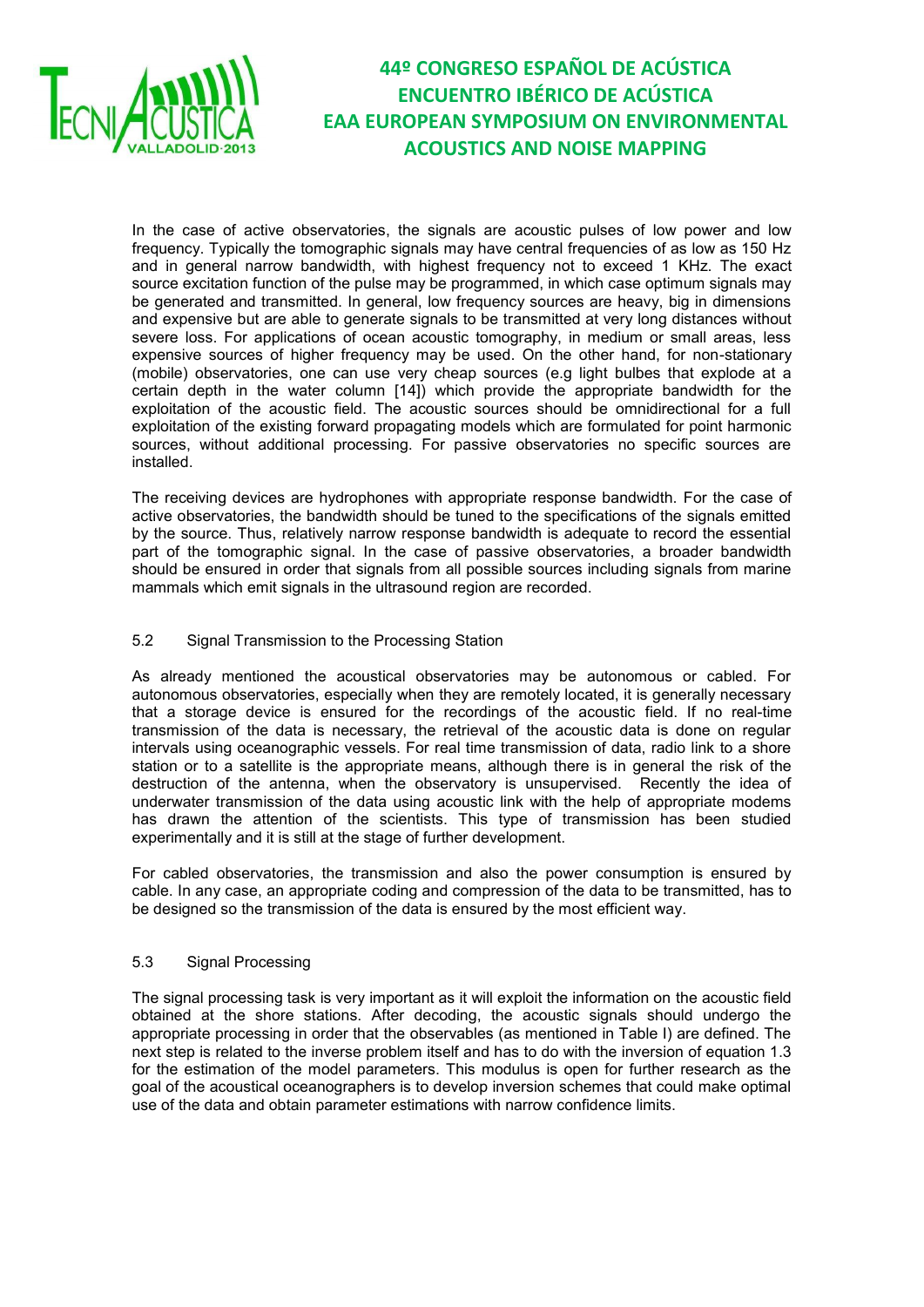

#### 5.4 Data Assimilation and Information Visualization

The final step is the data assimilation, which will provide the necessary predictions of the dynamics of the ocean environment which is the ultimate goal of the acoustical observatories. It is also important that the information on the environmental changes is provided in such a way so that they are usable by non-experts and could help the authorities in their decision making. To this end, appropriate visualization of the parameters with the help of Geographical Information Systems (GIS) is used to produce data geophysical maps, integrating static and dynamic information..

#### **6. DISCUSSION**

The acoustical observatories play an important role in the monitoring of the marine environment. They can be designed as stand-alone or complementary systems integrated in traditional oceanographic observatories. Of primary importance for active observatories is low energy transmission in the environment but keeping the benefits of the ability of acoustic waves to propagate in the ocean at long ranges. Modularity and mobility are two important issues that should be taken into account in the design and development of an acoustical observatory. Real time transmission and processing of the acoustical data are also challenging issues that dictate recent advances in both the theoretical and technological aspects of the ocean acoustic observatories.

#### **7. ACKNOWLEDGMENTS**

The work was supported by the programs EMSO-HELLAS of the Hellenic General Secretariat for Research and Technology and by the program ACMAC, of the European Commission.

#### **8. REFERENCES**

[1] M.D. Collins and W.A. Kuperman, "Inverse problems in ocean acoustics" Inverse Problems **10**, pp 1032-1040, (1994).

[2] M.I. Taroudakis and G. Makrakis (eds). *Inverse Problems in Underwater Acoustics,*  Springer Verlag, New York, (2001).

[3] W. Munk, P. Worcester and C. Wunsch, *Ocean Acoustic Tomography*, Cambridge University Press, Cambridge, (1995).

[4] M.I. Taroudakis, "A comparison of modal-phase and modal-travel time approaches for ocean acoustic tomography" in *Proceedings of the 2nd European Conference on Underwater Acoustics*, edited by Leif Bjørnø, pp 1057-1062 (1994).

[5] M.I. Taroudakis M.I. and C. Smaragdakis, "On the use of Genetic Algorithms and a statistical characterization of the acoustic signal for tomographic and bottom geoacoustic inversions" Acta Acustica united with Acustica **95**, no. 5, pp 813-822 (2009).

[6] G. R. Potty, J. H. Miller, J. F. Lynch and K. B. Smith, "Tomographic inversion for sediment parameters in shallow water, J. Acoust. Soc. Am. 108 pp 973-986. (2000).